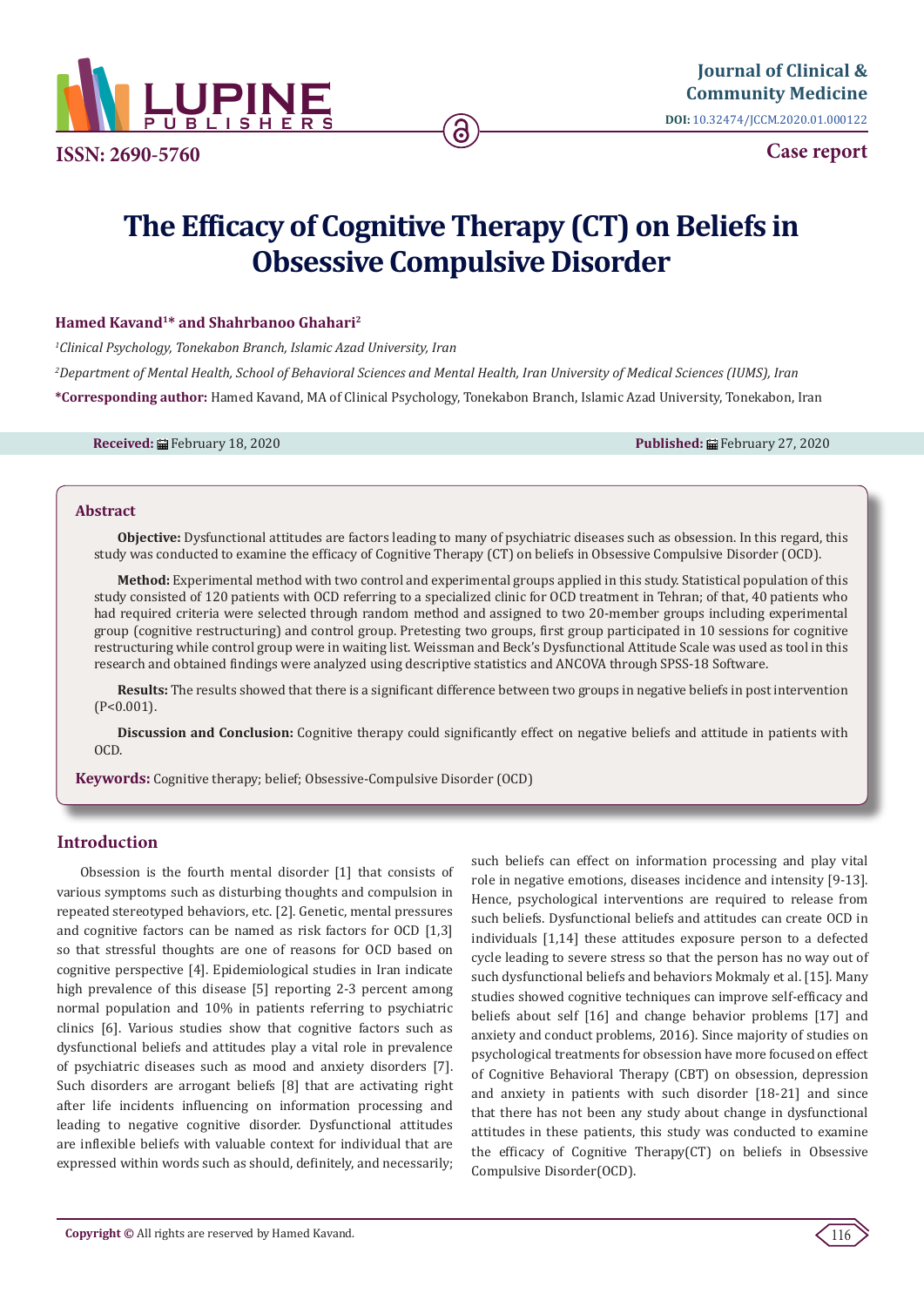# **Methods**

Semi experimental method with two control and experimental groups used in this research. Statistical population of this study consisted of 120 patients with OCD referring to a specialized clinic for OCD treatment in Tehran; of that, 40 patients who had required criteria were selected through random method and assigned to two 20-member groups including experimental group (under cognitive restructuring intervention) and control group that hold on waiting list. Inclusion criteria were as follows:

a) no background of psychoses and personality disorders,

b) non-consumption of new psychological medicines during study period,

c) non-consumption of alcohol and drugs,

d) obtaining higher scores than cut0-off point in depression and anxiety tests,

e) age of lower than 35,

f) having diploma degree. Signing consent by participants, cognitive restructuring intervention was implemented for experimental group for 10 to 70-minutes sessions. Data analysis was conducted using descriptive statistics (mean and standard deviation) as well as inferential statistics (ANCOVA) through SPSS-18 Software.

## **Weissman and Beck's dysfunctional attitude scale**

Weissman and Beck's Dysfunctional Attitude Scale (1978) was used as instrument in this research. The revised version of this scale consists of two parallel 40-item forms and evaluates specific patterns of maladaptive thoughts. Each item is scored at 7-point Likert Scale and each participant can obtain the score between 40 and 280. Higher scores than 180 are related to persons with dysfunctional attitudes. Tehranizadeh [22] reported reliability of this questionnaire to 0.84-0.92 using Cronbach's alpha.

## **Summary of cognitive restructuring session**

This intervention was hold for 10 70-minute sessions. Introducing cognitive method in first session, the relationship between thinking method, behavior and feeling was explained. In second session, the focus was on 3-coulumn table of activating event, thought and emotional consequences. Third session allocated to identification of automatic thoughts and its effect on depression and anxiety. In fourth session, participants learnt to challenge negative automatic thoughts. The focus of fifth session was on dysfunctional attitudes and challenging them. In sixth session, participants learnt to rank their dysfunctional attitudes from 0 to 100 in order to correct. In seventh session, cognitive triangular was introduced. In sessions 8 and 9, the identified cognitive errors were identified and challenged. Tenth session was related to review of previous sessions and posttest. It should be noted some tasks were given to participants at the end of each session to do them until the next session.

## **Results**

Relevant data to demographic features of participants are as follows: They were at age range of 21-38. 29 members (42.5%) were female and 11 members (27.5%) were male. 21 members (52.5%) were employee and 19 members (47.5%) were unemployed. 15 members (37%) of them were at a good socio-economic class, 18 members (46%) were at middle class and 7 members (17%) were at low class. 32 members (80%) had academic education and 8 members (20%) had diploma degree. Mean and standard deviation of pretest and posttest scores of both groups are presented in following Table 1. Scores obtained for dysfunctional attitudes of two experimental and control group are compared in Table 2. As can be seen in this TABLE, ANCOVA results indicate effect of cognitive restructuring therapy on improvement of dysfunctional attitudes among members of experimental group.

**Table 1:** Mean and standard deviation of posttest and pretest scores of participants considering dysfunctional attitudes.

| <b>Posttest</b> |        | <b>Pretest</b> |        | Groups                           |
|-----------------|--------|----------------|--------|----------------------------------|
| <b>SD</b>       | Mean   | <b>SD</b>      | Mean   |                                  |
| 44/5            | 50/101 | 27/7           | 55/138 | Cognitive restructuring<br>group |
| 1-Feb           | 01/135 | 95/2           | 70/137 | Control group                    |

**Table 2:** ANCOVA of scores of participants considering dysfunctional attitudes.

| <b>Sig</b> |        | <b>Mean Squares</b> | Df | Sum of squares | <b>Change Source</b>    |
|------------|--------|---------------------|----|----------------|-------------------------|
| 0/001      | 562/56 | 705/1781            |    | .11/356        | Dysfunctional attitudes |

## **Discussion**

This research showed that cognitive therapy could effectively correct negative beliefs in patients with OCD. Although there was not any similar study in this field, some similar results can be obtained if consider cognitive restructuring as an agent for CBT. For instance, Olatunji et al. [18] conducted a meta-analysis and proved that CBT can effectively treat OCD. Study of Abramowitz et al. [19] found that improvement strategies have long-run consequences in

CBT for OCD. Results of studies conducted by [20,21] were similar. The mentioned finding was also in line with following studies: results of study conducted by Park et al. [23] showing that cognitive therapy can reduce clinical symptoms in patients with OCD, results of study conducted by Rohleman et al. [23] that found cognitive retraining in improvement of OCPD, results of study conducted by Storch et al. (2007) that showed effect of cognitive methods on obsession treatment, findings by Whittal et al. [24] that showed

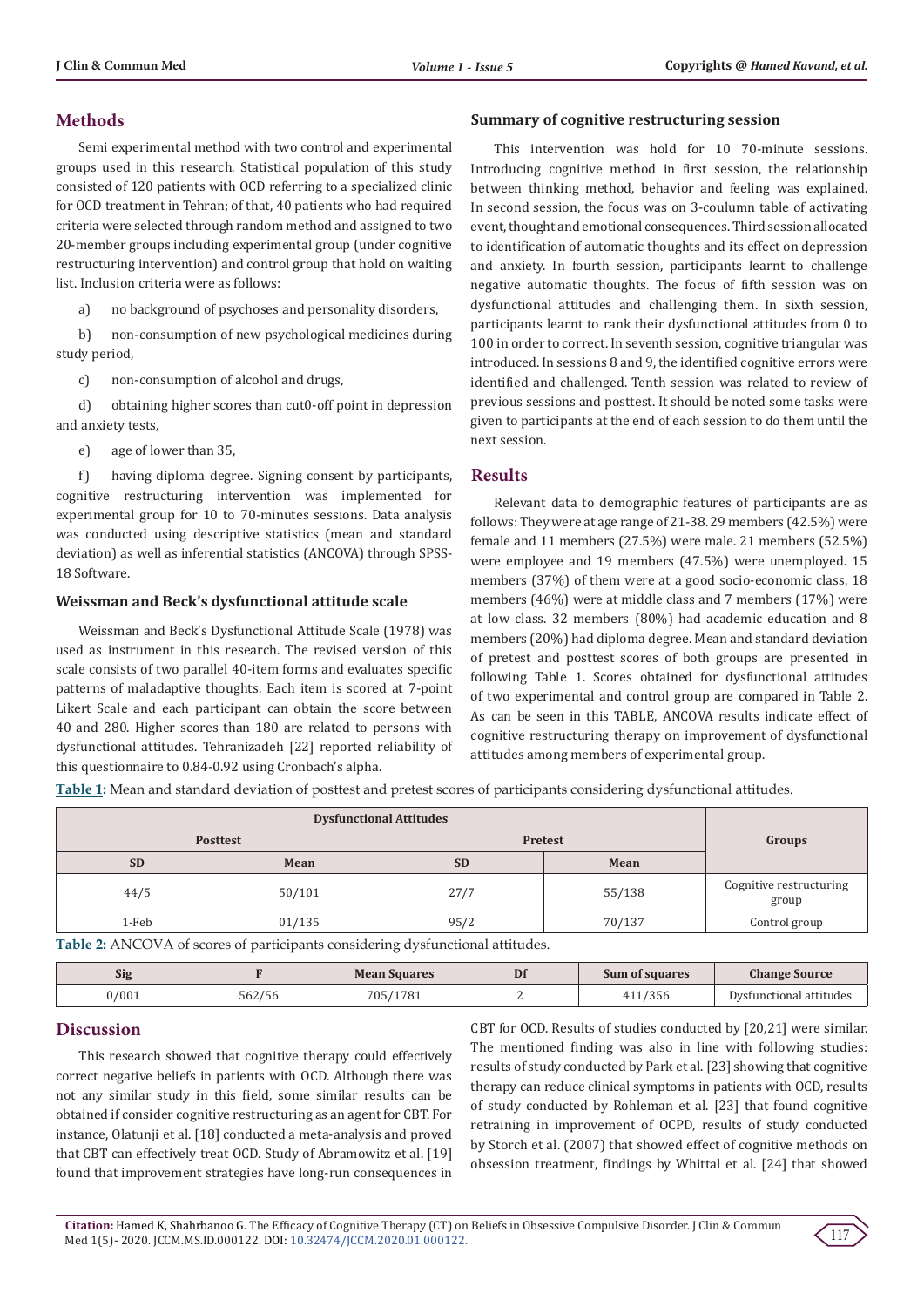CBT methods could effect on treatment of patients with OCD, and results of study conducted by Ghamarigivi et al. [7] about effect of cognitive therapy methods on OCPD. It seems that CBT in general and cognitive restructuring method, in particular use ABC model to help patients identifying their irrational beliefs that increase stress and obsession in them substitute functional attitudes and beliefs through challenging with negative beliefs [25].This approach is effective for changing negative beliefs in patients with OCD [26-27].

## **Conclusion**

In conclusion, dysfunctional attitudes are one of risk factors for obsession. Seemingly, correction of these attitudes at the early stage of process can prevent from depression and anxiety that are significant correlates of dysfunctional attitudes and important abnormal disorders in OCD; in this regard, such diseases and disorders can be treated easily.

## **Acknowledgement**

We appreciate all personnel and patients of Meraj Clinic for Obsession Treatment in Tehran who participated in this study.

## **References**

- 1. Unesi Afzal M (2014) Obsessive Compulsive Disorder (OCD) Recognition. A Review Journal of Current research on Science 2(6): 920-924.
- 2. Sadock BJ, Sadock VA (2007) Synopsis of Psychiatry (10<sup>th</sup> edn). Lippincott Williams & Wilkins, USA, pp. 604.
- 3. [Tumkaya S, Karadag F, Kalan Oguzuhanoglu N \(2015\) Relationship](https://www.ncbi.nlm.nih.gov/pubmed/28360676)  [between Obsessive Beliefs and Symptoms in Patients with Obsessive](https://www.ncbi.nlm.nih.gov/pubmed/28360676)  [Compulsive Disorder. Noro psychiatri arsivi 52\(1\): 54-58.](https://www.ncbi.nlm.nih.gov/pubmed/28360676)
- 4. Greist JH, Bandelow B, Hollander E (2003) WCA Recommendations for the Long-Term Treatment -of Obsessive-Compulsive Disorder in Adults. CNS Spectr 8(1): 7-16.
- 5. Salehi S, Mousavi SAM, Sarichloo MI, Ghafollah Bashi SH (2014) Investigation of Demographic Characteristics and Symptoms of Obsessive-Compulsive Disorder. Journal of Sabzevar University of Medical Sciences 21(2).
- 6. Salehi M, Salarifar MH, Hadian M (2004) A Review of the Pattern of Symptoms of Obsessive-Compulsive Disorder. New Cognitive Science 6(1-2).
- 7. Toghiani M, Kajbaf MB, Bahrampour M (2013) Islamic Lifestyle Relationship with Dysfunctional Attitudes in Students. Knowledge and Research in Applied Psychology 54(4): 35-43.
- 8. [Abela JR, Skitch SA \(2007\) Dysfunctional Attitudes, Self-Esteem, and](https://www.ncbi.nlm.nih.gov/pubmed/17074303)  [Hassles: Cognitive Vulnerability to Depression in Children of Affectively](https://www.ncbi.nlm.nih.gov/pubmed/17074303)  [Ill Parents. Behaviour Research and Therapy 45\(6\): 1127-1140.](https://www.ncbi.nlm.nih.gov/pubmed/17074303)
- 9. [David D Burns, Diane L Spangler \(2001\) Do Changes in Dysfunctional](https://psycnet.apa.org/record/2002-12368-007)  [Attitudes Mediate Changes in Depression and Anxiety in Cognitive](https://psycnet.apa.org/record/2002-12368-007)  [Behavioral Therapy? Behavior Therapy 32\(2\): 337-369.](https://psycnet.apa.org/record/2002-12368-007)
- 10. [Weissman, Arlene N, Beck AT \(1978\) Development and Validitioncf-the-](https://catalogue.nla.gov.au/Record/5363025)[Dysfunctional Attitude. Educational Research AssoCiaticr \(62nd Toronto,](https://catalogue.nla.gov.au/Record/5363025)  [OntariO, Canada\) p. 33.](https://catalogue.nla.gov.au/Record/5363025)
- 11. [El Mallakh RS, Hollifield M \(2008\) Comorbid Anxiety in Bipolar Disorder](https://www.ncbi.nlm.nih.gov/pubmed/18491230)  [Alter Streatment and Prognosis. Psychiatr Q 79\(2\): 139-150.](https://www.ncbi.nlm.nih.gov/pubmed/18491230)
- 12. [MCElroy SL, Altshuler LL, Suppes T, Keck PE JR, Frye MA, et al. \(2001\)](https://www.ncbi.nlm.nih.gov/pubmed/11229983)  [Axis I psychiatric Comorbidity and its Relationship with Historical](https://www.ncbi.nlm.nih.gov/pubmed/11229983)  [Illness Variables in 288 Patients with Bipolar Disorder. Am J Psychiatry](https://www.ncbi.nlm.nih.gov/pubmed/11229983)  [158\(1\): 420-426.](https://www.ncbi.nlm.nih.gov/pubmed/11229983)
- 13. [AjetaKerqeli M, Kelpi NT, sigilis T \(2013\) Dysfunctional Attitudes and](https://www.researchgate.net/publication/273853496_Dysfunctional_Attitudes_and_Their_Effect_on_Depression) [Their Effect on Depression. Procedia-Social and Behavioral Sciences 84:](https://www.researchgate.net/publication/273853496_Dysfunctional_Attitudes_and_Their_Effect_on_Depression) [196-204.](https://www.researchgate.net/publication/273853496_Dysfunctional_Attitudes_and_Their_Effect_on_Depression)
- 14. [Clark DA, Beck AT \(2010\) Cognitive Therapy of Anxiety Disorders:](https://psycnet.apa.org/record/2009-20450-000) [Science and Practice. The Guilford Press, New York, USA.](https://psycnet.apa.org/record/2009-20450-000)
- 15. Mokmaly Z, Neshatdost AH, Abady M (2004) Efficiency of Group Cognitive Behavioral of Therapy. Advances in Cognitive Science 7(4): 8-13.
- 16. [Ghahari Sh, Ismaeili Z, Ezzattalab F, Zandnia F \(2018\) Effectiveness](https://www.researchgate.net/publication/329674124_Effectiveness_of_Cognitive_Techniques_on_Self-Efficacy_and_Academic_Achievement_of_High_School_girl) [of Cognitive Techniques on Self-Efficacy and Academic Achievement](https://www.researchgate.net/publication/329674124_Effectiveness_of_Cognitive_Techniques_on_Self-Efficacy_and_Academic_Achievement_of_High_School_girl) [of High School girl's Students in Amol City-IRAN. The Turkish Online](https://www.researchgate.net/publication/329674124_Effectiveness_of_Cognitive_Techniques_on_Self-Efficacy_and_Academic_Achievement_of_High_School_girl) [Journal of Educational Technology 12\(1\): 208-213.](https://www.researchgate.net/publication/329674124_Effectiveness_of_Cognitive_Techniques_on_Self-Efficacy_and_Academic_Achievement_of_High_School_girl)
- 17. [Zamani R, Ghahari Sh, pourrahimi M \(2018\) Effect of Teaching Positive](file:///C:\Users\Lupine\Desktop\JCCM-RA-20-122_W\329674116_Effect_of_Teaching_Positive_Parenting_Program_to_Mothers_on_Reducing_Behavioral_Problems_in_Children_with_Oppositional_Defiant_Disorder_Roya_ZAMANI_MA_in_Clinical_Psychology_Maghsod_POURRAHIMI) [Parenting Program to Mothers on Reducing Behavioral Problems in](file:///C:\Users\Lupine\Desktop\JCCM-RA-20-122_W\329674116_Effect_of_Teaching_Positive_Parenting_Program_to_Mothers_on_Reducing_Behavioral_Problems_in_Children_with_Oppositional_Defiant_Disorder_Roya_ZAMANI_MA_in_Clinical_Psychology_Maghsod_POURRAHIMI) [Children with Oppositional Defiant Disorder. The Turkish Online Journal](file:///C:\Users\Lupine\Desktop\JCCM-RA-20-122_W\329674116_Effect_of_Teaching_Positive_Parenting_Program_to_Mothers_on_Reducing_Behavioral_Problems_in_Children_with_Oppositional_Defiant_Disorder_Roya_ZAMANI_MA_in_Clinical_Psychology_Maghsod_POURRAHIMI) [of Educational Technology 12\(1\): 208-213.](file:///C:\Users\Lupine\Desktop\JCCM-RA-20-122_W\329674116_Effect_of_Teaching_Positive_Parenting_Program_to_Mothers_on_Reducing_Behavioral_Problems_in_Children_with_Oppositional_Defiant_Disorder_Roya_ZAMANI_MA_in_Clinical_Psychology_Maghsod_POURRAHIMI)
- 18. [Bunmi O Olatunji, Michelle L Davis, Mark B Powers, Jasper AJ Smits](https://www.ncbi.nlm.nih.gov/pubmed/22999486) [\(2013\) Cognitive-Behavioral Therapy for Obsessive-Compulsive](https://www.ncbi.nlm.nih.gov/pubmed/22999486) [Disorder: A Meta-Analysis of Treatment Outcome and Moderators.](https://www.ncbi.nlm.nih.gov/pubmed/22999486) [Journal of Psychiatric Research 47\(1\): 33-41.](https://www.ncbi.nlm.nih.gov/pubmed/22999486)
- 19. [Jonathan S Abramowitz, Joanna J Arch \(2014\) Strategies for Improving](https://www.researchgate.net/publication/260027035_Strategies_for_Improving_Long-Term_Outcomes_in_Cognitive_Behavioral_Therapy_for_Obsessive-Compulsive_Disorder_Insights_From_Learning_Theory) [Long-Term Outcomes in Cognitive Behavioral Therapy for Obsessive-](https://www.researchgate.net/publication/260027035_Strategies_for_Improving_Long-Term_Outcomes_in_Cognitive_Behavioral_Therapy_for_Obsessive-Compulsive_Disorder_Insights_From_Learning_Theory)[Compulsive Disorder: Insights from Learning Theory. Cognitive and](https://www.researchgate.net/publication/260027035_Strategies_for_Improving_Long-Term_Outcomes_in_Cognitive_Behavioral_Therapy_for_Obsessive-Compulsive_Disorder_Insights_From_Learning_Theory) [Behavioral Practicehttp 21\(1\): 20-31.](https://www.researchgate.net/publication/260027035_Strategies_for_Improving_Long-Term_Outcomes_in_Cognitive_Behavioral_Therapy_for_Obsessive-Compulsive_Disorder_Insights_From_Learning_Theory)
- 20. Frances A, Docherty JP, Kahn DA (1997) Treatment of Obsessive-Compulsive Disorder. J Clin Psychiatry 58(4): 5-72.
- 21. Greist JH, Bandelow B, Hollander E (2003) WCA Recommendations for the Long-Term Treatment -of Obsessive-Compulsive Disorder in Adults. CNS Spectr 8(1): 7-16.
- 22. Tehranizadeh M (2004) Examining Dysfunctional Attitudes in Runaway Girls and Ordinary Girls. Tarbiat Modares University, Iran.
- 23. [Park HS, Shin YW, HA TH, Shin Ms, Kim YY, et al. \(2006\) Effect of](https://www.ncbi.nlm.nih.gov/pubmed/17109706) [Coganizational Strategies in Patients with Obbsessive- Compulsive](https://www.ncbi.nlm.nih.gov/pubmed/17109706) [Disorder. Psychiatry and clinical neurosciences 60\(6\): 718-726.](https://www.ncbi.nlm.nih.gov/pubmed/17109706)
- 24. [Storch EA, Geffken GR, Merlo LJ, Mann G, Duke D, et al. \(2007\) Family-](https://www.ncbi.nlm.nih.gov/pubmed/17420681)[Based Cognitive-Behavioral Therapy for Pediatric Obsessive-Compulsive](https://www.ncbi.nlm.nih.gov/pubmed/17420681) [Disorder: Comparison of Intensive and Weekly Approaches. J Am Acad](https://www.ncbi.nlm.nih.gov/pubmed/17420681) [Child Adolesc Psychiatry 46\(4\): 469-478.](https://www.ncbi.nlm.nih.gov/pubmed/17420681)
- 25. [Sharp JJ, Forman SG \(1985\) A comparison of Two Approaches to Anxiety](https://psycnet.apa.org/record/1986-04824-001) [Management to Teachers. Behav Ther 16\(4\): 370-383.](https://psycnet.apa.org/record/1986-04824-001)
- 26. [Mohamamdi M, Mazloumi Rad M, Rahmani A, Ghahari Sh, Fallah R, et](https://docplayer.net/135450402-Efficacy-of-anger-management-skills-on-reducing-aggression-and-improving-adjustment-in-addicts-treating-with-methadone-in-sari-iran.html) [al. \(2016\) Efficacy of Anger Management Skills on Reducing Aggression](https://docplayer.net/135450402-Efficacy-of-anger-management-skills-on-reducing-aggression-and-improving-adjustment-in-addicts-treating-with-methadone-in-sari-iran.html) [and Improving Adjustment in Addicts Treating with Methadone in Sari-](https://docplayer.net/135450402-Efficacy-of-anger-management-skills-on-reducing-aggression-and-improving-adjustment-in-addicts-treating-with-methadone-in-sari-iran.html)[Iran. Journal of Global Pharma Technology12\(8\): 164-170.](https://docplayer.net/135450402-Efficacy-of-anger-management-skills-on-reducing-aggression-and-improving-adjustment-in-addicts-treating-with-methadone-in-sari-iran.html)
- 27. Ghasemnezhad S, Ghahari Sh (2016) Effectiveness of Matrix Protocol on Relapse Prevention and Improvement of Quality of Life in Methamphetamine Abusers. Turkish online journal of Educational Technology Special Issue for IETC, ITEC, IDEC, ITICAM.
- 28. [Hassanshahi MM \(2004\) Dysfunctional Beliefs and Thought Control](http://icssjournal.ir/browse.php?a_id=294&slc_lang=en&sid=1&printcase=1&hbnr=1&hmb=1) [Strategies in Patients with Non-Clinical Obsessive-Compulsive Disorder.](http://icssjournal.ir/browse.php?a_id=294&slc_lang=en&sid=1&printcase=1&hbnr=1&hmb=1) [Advances in Cognitive Science 5\(4\): 50-56.](http://icssjournal.ir/browse.php?a_id=294&slc_lang=en&sid=1&printcase=1&hbnr=1&hmb=1)
- 29. [Ghamarigivi H, Narimani M, Mahmoodi H \(2014\) Comparing the](https://jdisabilstud.ir/article-1-333-en.html) [Efficacy of Cognitive and Exposure Therapy Methods in the Treatment](https://jdisabilstud.ir/article-1-333-en.html) [of Obsessive-Compulsive Disorder. MEJDS 3\(3\): 1-9.](https://jdisabilstud.ir/article-1-333-en.html)
- 30. [Jonathan S Abramowitz, Joanna J Arch \(2014\) Strategies for Improving](https://www.researchgate.net/publication/260027035_Strategies_for_Improving_Long-Term_Outcomes_in_Cognitive_Behavioral_Therapy_for_Obsessive-Compulsive_Disorder_Insights_From_Learning_Theory) [Long-Term Outcomes in Cognitive Behavioral Therapy for Obsessive-](https://www.researchgate.net/publication/260027035_Strategies_for_Improving_Long-Term_Outcomes_in_Cognitive_Behavioral_Therapy_for_Obsessive-Compulsive_Disorder_Insights_From_Learning_Theory)[Compulsive Disorder: Insights from Learning Theory. Cognitive and](https://www.researchgate.net/publication/260027035_Strategies_for_Improving_Long-Term_Outcomes_in_Cognitive_Behavioral_Therapy_for_Obsessive-Compulsive_Disorder_Insights_From_Learning_Theory) [Behavioral Practicehttp 21\(1\): 20-31.](https://www.researchgate.net/publication/260027035_Strategies_for_Improving_Long-Term_Outcomes_in_Cognitive_Behavioral_Therapy_for_Obsessive-Compulsive_Disorder_Insights_From_Learning_Theory)
- 31. Nurse Burnout (2011) Hum. Resource Manag 50(2): 227-245.